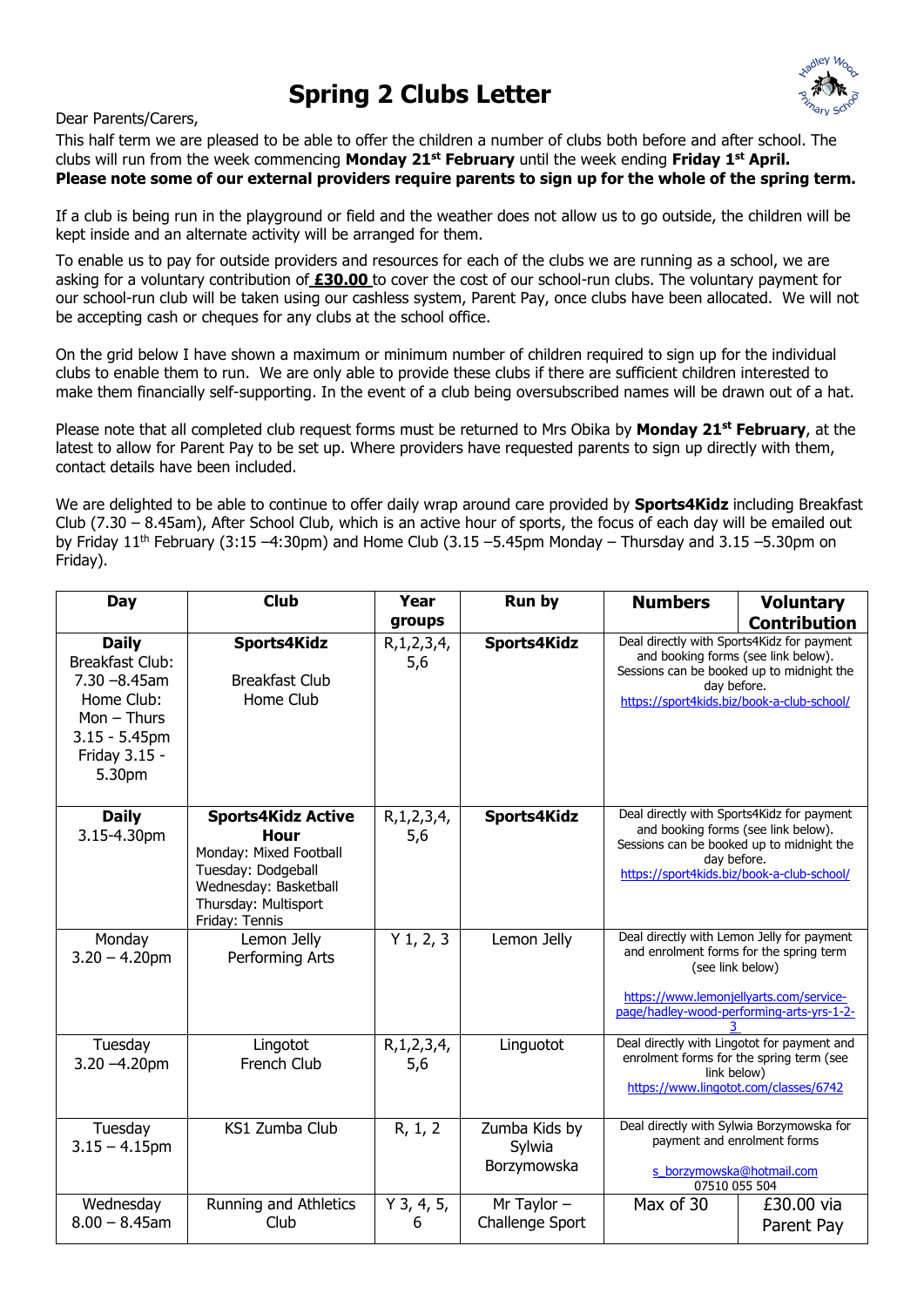| Wednesday<br>$3.20 - 4.20$ pm | Spanish Club                                    | R, 1, 2, 3, 4,<br>5,6 | Ole Spanish                     | Deal directly with Ole Spanish for payment<br>and enrolment forms for spring term                                                                                       |  |
|-------------------------------|-------------------------------------------------|-----------------------|---------------------------------|-------------------------------------------------------------------------------------------------------------------------------------------------------------------------|--|
|                               |                                                 |                       |                                 | admin@olespanish.net www.olespanish.net<br>07932 781 290                                                                                                                |  |
| Wednesday<br>$3.15 - 4.15$ pm | <b>Street Dance Club</b>                        | R, 1, 2               | High Barnet<br>School of Dance  | Deal directly with High Barnet School of<br>Dance for payment and enrolment forms for<br>the remainder of the spring term                                               |  |
|                               |                                                 |                       |                                 | https://n1dance-and-<br>performance.class4kids.co.uk/info/255<br>highbarnetschoolofdance@outlook.com                                                                    |  |
| Wednesday<br>$3.20 - 4.20$ pm | Cookery Club                                    | Y1, 2, 3, 4,<br>5,6   | Smart Raspberry<br>Cookery Club | Deal directly with Smart Raspberry for<br>payment and enrolment forms for the spring<br>term (see link below)                                                           |  |
|                               |                                                 |                       |                                 | https://portal.smartraspberry.com/Classes/C<br>ourse+Details/?course_id=1017                                                                                            |  |
| Thursday<br>3.20-4.20pm       | <b>KS2 Nicky Barnes</b><br>Football             | Y4, 5, 6              | <b>Nicky Barnes</b>             | Deal directly with Nicky Barnes for payment<br>and enrolment forms for the spring term<br>nbsoccer@mail.co.uk<br>07956 508 766                                          |  |
| Thursday<br>3.20-4.20pm       | KS2 Zumba Club                                  | Y3,4,5,6              | Zumba Kids by<br>Sylwia         | Deal directly with Sylwia Borzymowska for<br>payment and enrolment forms                                                                                                |  |
|                               |                                                 |                       | Borzymowska                     | s borzymowska@hotmail.com<br>07510 055 504                                                                                                                              |  |
| Friday<br>3.20-4.20pm         | <b>KS1 Nicky Barnes</b><br>Football             | Y1,2,3                | Nicky Barnes                    | Deal directly with Nicky Barnes for payment<br>and enrolment forms for the spring term<br>nbsoccer@mail.co.uk<br>07956 508 766                                          |  |
| Friday<br>$3.20 - 4.20$ pm    | Cookery Club                                    | Y1, 2, 3, 4,<br>5,6   | Smart Raspberry<br>Cookery Club | Deal directly with Smart Raspberry for<br>payment and enrolment forms for the spring<br>term (see link below)                                                           |  |
|                               |                                                 |                       |                                 | https://portal.smartraspberry.com/Classes/C<br>ourse+Details/?course id=1017                                                                                            |  |
| Friday<br>$3.20 - 4.45$ pm    | <b>CK Performing Arts</b><br>Sing and Step Club | Y1,<br>2,3,4,5,6      | <b>CK Performing</b><br>Arts    | Deal directly with CK Performing Arts for<br>payment and enrolment forms for the spring<br>term<br>https://www.ckperformingarts.com/<br>Or christina.kyprou@outlook.com |  |

Thank you

Mrs L Jennings Deputy Headteacher

## **Spring Term 2 Club Reply Slip**

Name of Child ………………………………………………………………. Class …………

Please indicate by writing yes in the last column which club/s your child would like to participate in.

| Day                          | <b>Club</b>                                                                                          | <b>Year groups</b>  | <b>Run by</b> | <b>Yes</b>                                                                                                                                                                                             |
|------------------------------|------------------------------------------------------------------------------------------------------|---------------------|---------------|--------------------------------------------------------------------------------------------------------------------------------------------------------------------------------------------------------|
| <b>Daily</b>                 | Sports4Kidz<br><b>Breakfast Club</b><br>After School Club,<br><b>Active Hour</b><br>and<br>Home Club | R, 1, 2, 3, 4, 5, 6 | Sports4Kidz   | Deal directly with Sports4Kidz for payment<br>and booking forms (see link below).<br>Sessions can be booked up to midnight<br>the day before.<br>https://sport4kids.biz/book-a-club-school/            |
| Monday<br>$3.20 -$<br>4.20pm | Lemon Jelly<br>Performing Arts                                                                       | $Y$ 1, 2, 3,        | Lemon Jelly   | Deal directly with Lemon Jelly for payment<br>and enrolment forms for the autumn term<br>(see link below)<br>https://www.lemonjellyarts.com/service-<br>page/hadley-wood-performing-arts-yrs-1-<br>2-3 |